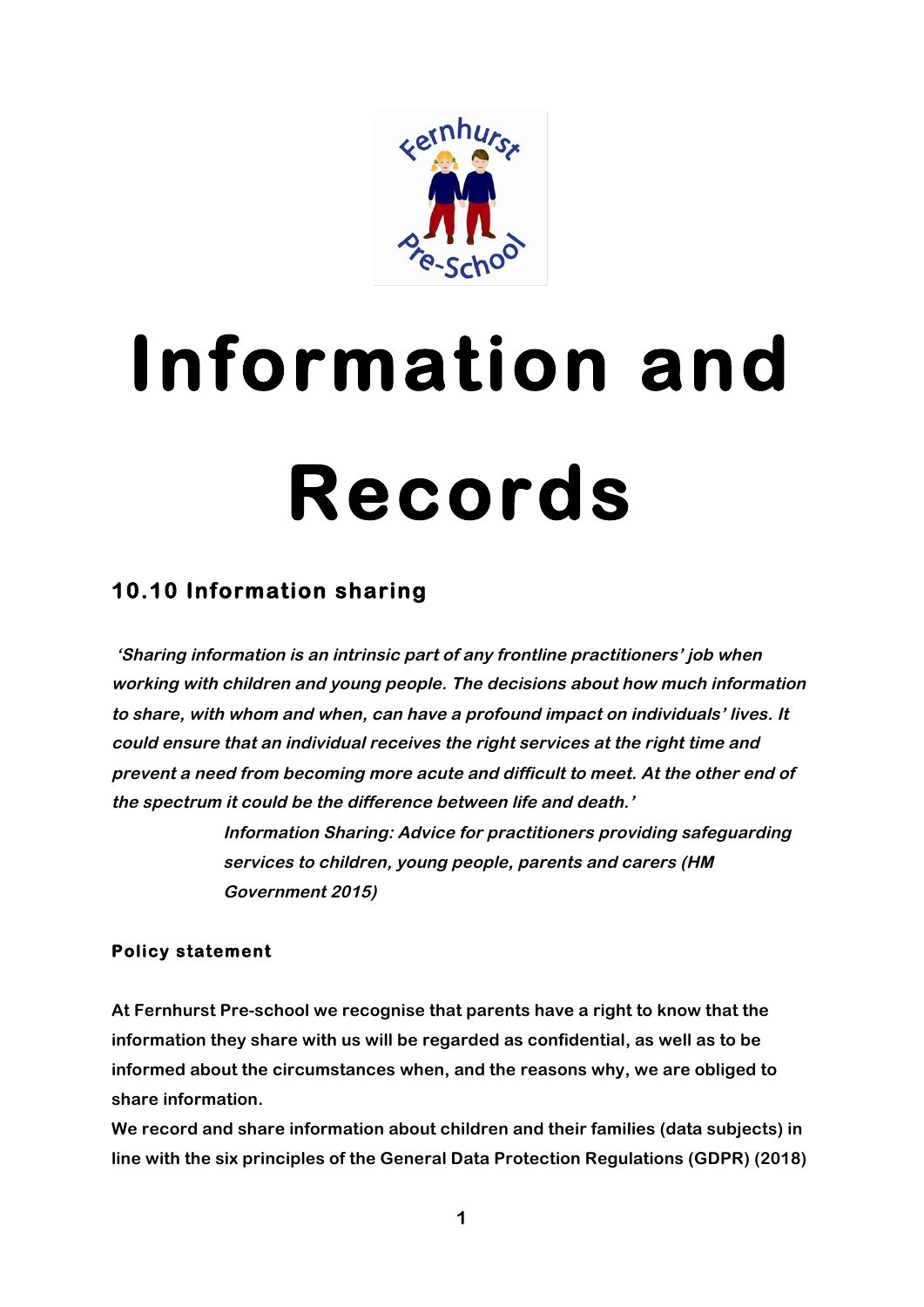**which are further explained in our Privacy Notice that is given to parents at the point of registration The six principles state that personal data must be:**

- **1. Processed fairly, lawfully and in a transparent manner in relation to the data subject.**
- **2. Collected for specified, explicit and legitimate purposes and not further processed for other purposes incompatible with those purposes.**
- **3. Adequate, relevant and limited to what is necessary in relation to the purposes for which data is processed.**
- **4. Accurate and where necessary, kept up to date.**
- **5. Kept in a form that permits identification of data subjects for no longer than is necessary for the purposes for which the data is processed.**
- **6. Processed in a way that ensures appropriate security of the persona data including protection against accidental loss, destruction or damage, using appropriate technical or organisational measures**

**We are obliged to share confidential information without authorisation from the person who provided it, or to whom it relates, if it is in the public interest. That is when:**

- $\blacksquare$  it is to prevent a crime from being committed or to intervene where one may have **been, or to prevent harm to a child or adult; or**
- § **Not sharing it could be worse than the outcome of having shared it.**

**The responsibility for decision-making should not rely solely on an individual, but should have the back-up of the management team. The management team provide clear guidance, policy and procedures to ensure all staff and volunteers understand their information sharing responsibilities and are able to respond in a timely, appropriate way to any safeguarding concerns.**

**The three critical criteria are:**

- Where there is evidence that the child is suffering, or is at risk of suffering, **significant harm.**
- Where there is reasonable cause to believe that a child may be suffering, or is at **risk of suffering, significant harm.**
- **To prevent significant harm arising to children and young people or adults, including the prevention, detection and prosecution of serious crime.**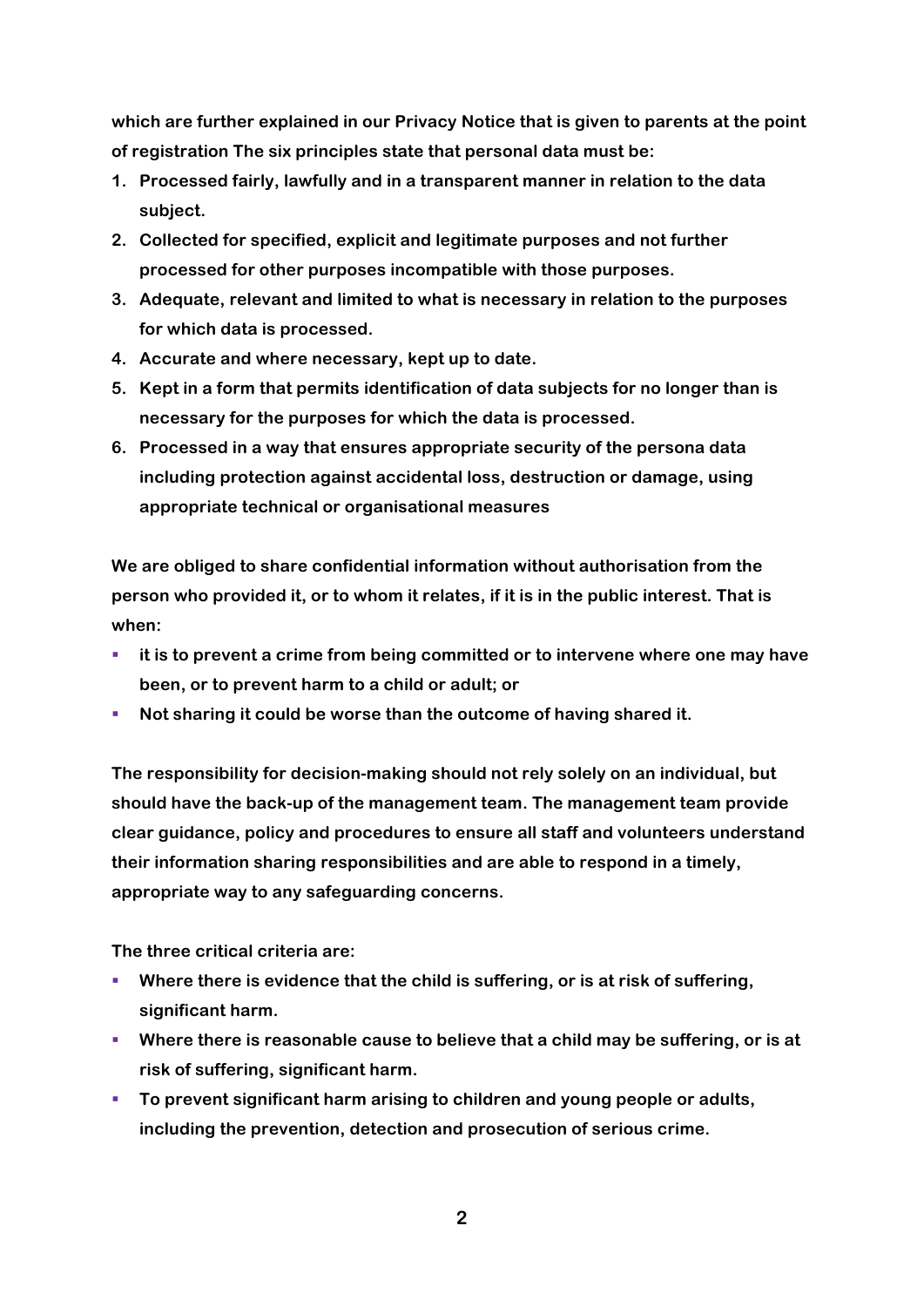#### **Procedures**

**Our procedure is based on the GDPR principles as listed above and the seven golden rules for sharing information in the Information sharing Advice for practitioners providing safeguarding services to children, young people, parents and carers. We also follow the guidance on information sharing from the Local Safeguarding Children Board.**

- **1. Remember that the General Data Protection Regulations 2018 and human rights law are not barriers to justified information sharing as per the Children Act 1989, but provide a framework to ensure that personal information about living individuals is shared appropriately.** 
	- § **Our policy and procedures on Information Sharing provide guidance to appropriate sharing of information both within the setting, as well as with external agencies.**
- **2. Be open and honest with the individual (and/or their family where appropriate) from the outset about why, what, how and with whom information will, or could be shared, and seek their consent, unless it is unsafe or if I have a legal obligation to do so. A Privacy Notice is given to parents at the point of registration to explain this further.**

**At Fernhurst Pre-school we ensure parents:**

- § **Receive a copy of our Privacy Notice and information about our Information Sharing Policy when starting their child in the setting and that they sign our Registration Form to say that they understand the circumstances in which information may be shared without their consent. This will only be when it is a matter of safeguarding a child or vulnerable adult;**
- § **Have information about our Safeguarding Children and Child Protection Policy (1.2); and**
- § **Have information about the other circumstances when information will be shared with external agencies, for example, with regard to any special needs the child may have or transition to school.**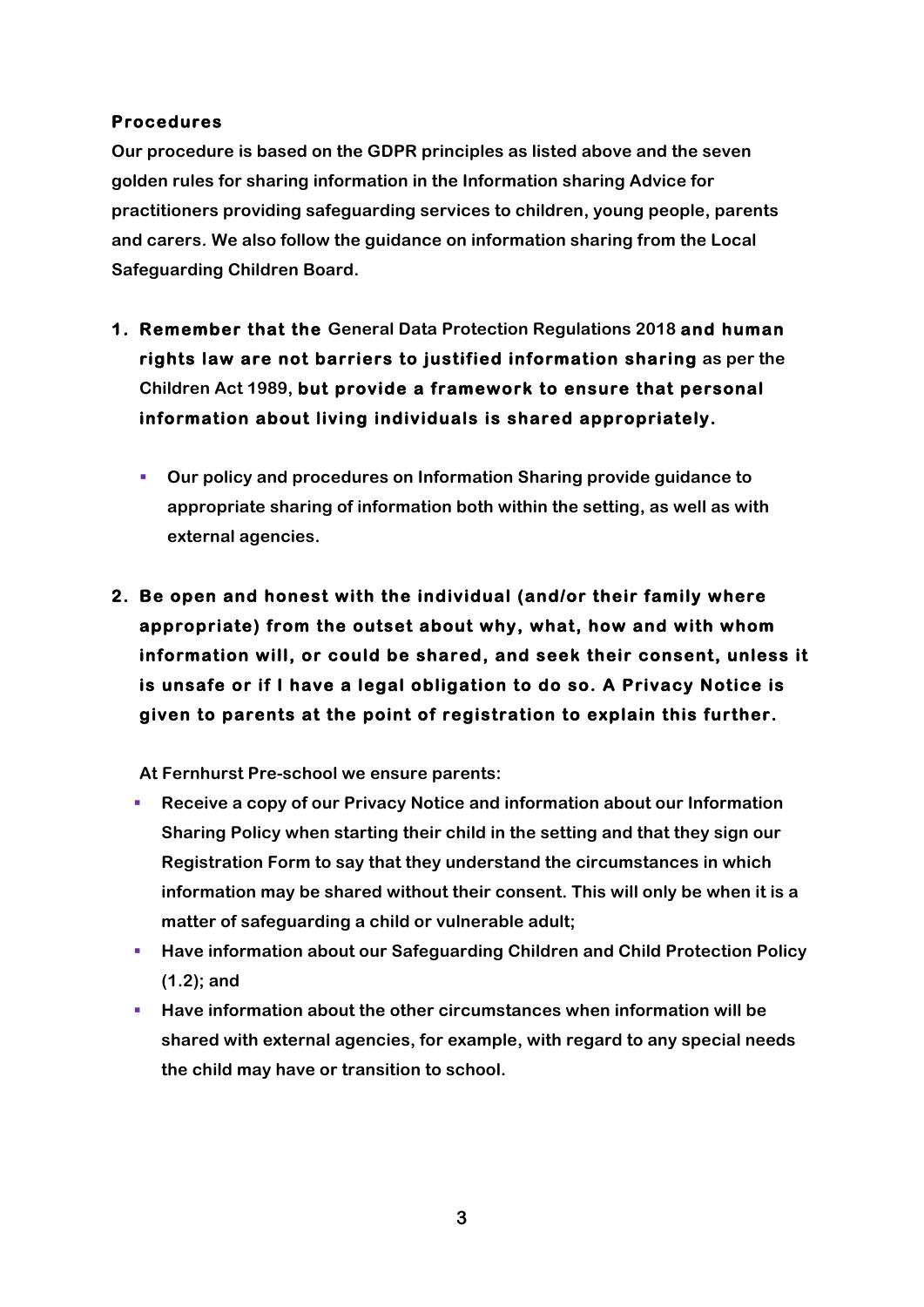- **3. Seek advice from other practitioners if you are in any doubt about sharing the information concerned, without disclosing the identity of the individual where possible.** 
	- § **Our staff discuss concerns about a child routinely in supervision and any actions are recorded in the child's file.**
	- § **Our Manager routinely seeks advice and support from the Chair about possible significant harm.**
	- § **Our Safeguarding Children and Child Protection Policy(1.2) sets out the duty of all members of our staff to refer concerns to our Manager, Deputy, or designated person, who will contact children's social care for advice where they have doubts or are unsure.**
	- § **Our Managers seek advice if they need to share information without consent to disclose.**
- **4. Share with informed consent where appropriate and, where possible, respect the wishes of those who do not consent to share confidential information. You may still share information without consent if, in your judgement, there is good reason to do so, such as where safety may be at risk. You will need to base your judgement on the facts of the case. When you are sharing or requesting personal information from someone, be certain of the basis upon which you are doing so. Where you have consent, be mindful that an individual might not expect information to be shared.**
	- § **We base decisions to share information without consent on judgements about the facts of the case and whether there is a legal obligation.**
	- § **Our guidelines for consent are part of this procedure.**
	- § **Our Manager is conversant with this and she is able to advise staff accordingly.**
- **5. Consider safety and well-being: Base your information sharing decisions on considerations of the safety and well-being of the individual and others who may be affected by their actions.**

**In our setting we:**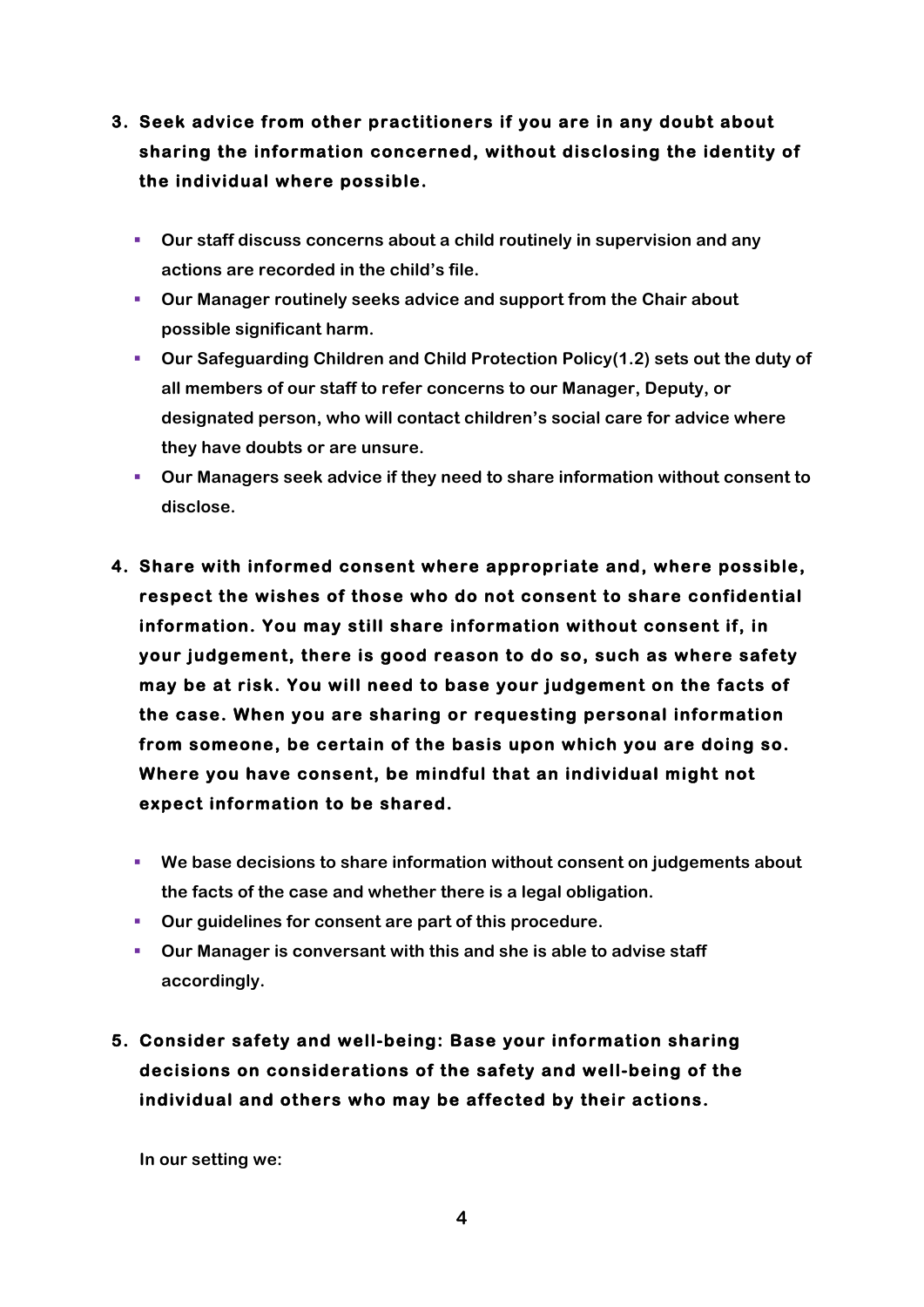- § **record concerns and discuss these with our designated person and designated officer for child protection matters;**
- § **record decisions made and the reasons why information will be shared and to whom; and**
- § **follow the procedures for reporting concerns and record keeping as set out in our Safeguarding Children and Child Protection Policy (1.2).**
- **6. Necessary, proportionate, relevant, adequate, accurate, timely and secure: Ensure that the information you share is necessary for the purpose for which you are sharing it, is shared only with those individuals who need to have it, is accurate and up-to-date, is shared in a timely fashion, and is shared securely.** 
	- § **Our Safeguarding Children and Child Protection Policy (1.2) and Children's Records Policy (10.6) set out how and where information should be recorded and what information should be shared with another agency when making a referral.**
- **7. Keep a record of your decision and the reasons for it whether it is to share information or not. If you decide to share, then record what you have shared, with whom and for what purpose.** 
	- § **Where information is shared, we record the reasons for doing so in the child's file; where it is decided that information is not to be shared that is recorded too.**

#### **Consent**

**When parents choose our setting for their child, they will share information about themselves and their families. This information is regarded as confidential. Parents have a right to be informed that we will see their consent to share information in most cases, as well as the kinds of circumstances when we may not seek their consent, or may override their refusal to give consent. We inform them as follows:**

§ **Our policies and procedures set out our responsibility regarding gaining consent to share information and when it may not be sought or overridden.**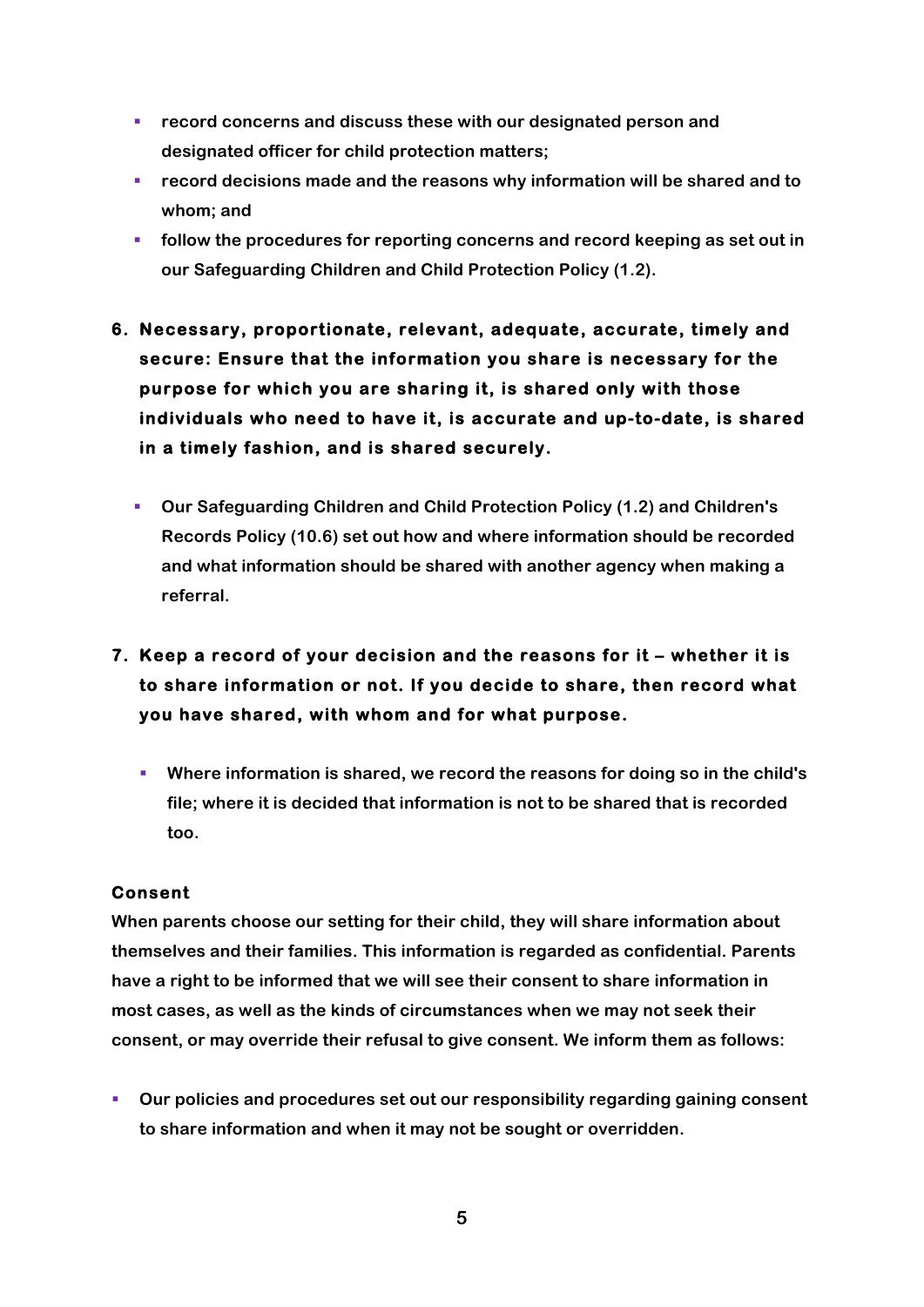- § **We may cover this verbally when the child starts or include this in our prospectus.**
- § **Parents sign our Registration Form at registration to confirm that they understand this.**
- § **We ask parents to give written consent to share information about any additional needs their child may have, or to pass on child development summaries to the next provider/school.**
- **We give parents copies of the forms they sign.**
- § **We consider the following questions when we assess the need to share:**
	- **Is there a legitimate purpose to us sharing the information?**
	- **Does the information enable the person to be identified?**
	- **Is the information confidential?**
	- **If the information is confidential, do we have consent to share?**
	- **Is there a statutory duty or court order requiring us to share the information?**
	- **If consent is refused, or there are good reasons for us not to seek consent, is there sufficient public interest for us to share information?**
	- **If the decision is to share, are we sharing the right information in the right way?**
	- **Have we properly recorded our decision?**
- § **Consent must be freely given and informed - that is the person giving consent needs to understand why information will be shared, what will be shared, who will see information, the purpose of sharing it and the implications for them of sharing that information as detailed in the Privacy Notice.**
- § **Consent may be explicit, verbally but preferably in writing, or implicit, implied if the context is such that sharing information is an intrinsic part of our service or it has been explained and agreed at the outset.**
- Consent can be withdrawn at any time.
- We explain our Information Sharing Policy to parents.

#### **Separated parents**

- § **Consent to share need only be sought from one parent. Where parents are separated, this would normally be the parent with whom the child resides. Where there is a dispute, we will consider this carefully.**
- § **Where the child is looked after, we may also need to consult the Local Authority, as 'corporate parent' before information is shared.**